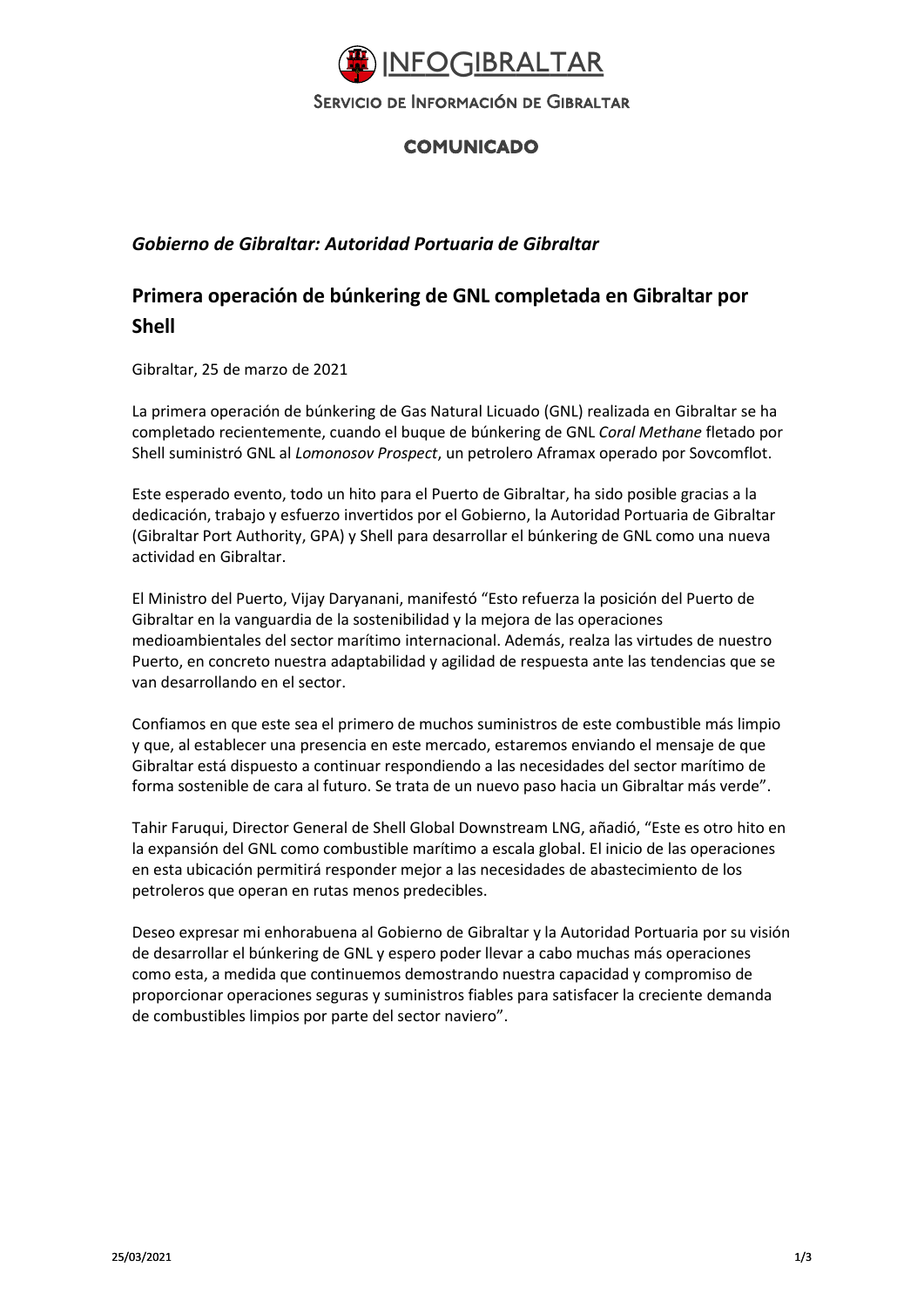

## **COMUNICADO**

#### **Nota a redactores:**

**Esta es una traducción realizada por el Servicio de Información de Gibraltar. Algunas palabras no se encuentran en el documento original y se han añadido para mejorar el sentido de la traducción. El texto válido es el original en inglés.**

Para cualquier ampliación de esta información, rogamos contacte con Servicio de Información de Gibraltar

Miguel Vermehren, Madrid, [miguel@infogibraltar.com,](mailto:miguel@infogibraltar.com) Tel 609 004 166 Sandra Balvín, Campo de Gibraltar[, sandra@infogibraltar.com,](mailto:sandra@infogibraltar.com) Tel 637 617 757 Eva Reyes Borrego, Campo de Gibraltar[, eva@infogibraltar.com,](mailto:eva@infogibraltar.com) Tel 619 778 498

Web[: www.infogibraltar.com,](http://www.infogibraltar.com/) web en inglés: [www.gibraltar.gov.gi/press](http://www.gibraltar.gov.gi/press) Twitter: [@InfoGibraltar](https://twitter.com/infogibraltar)